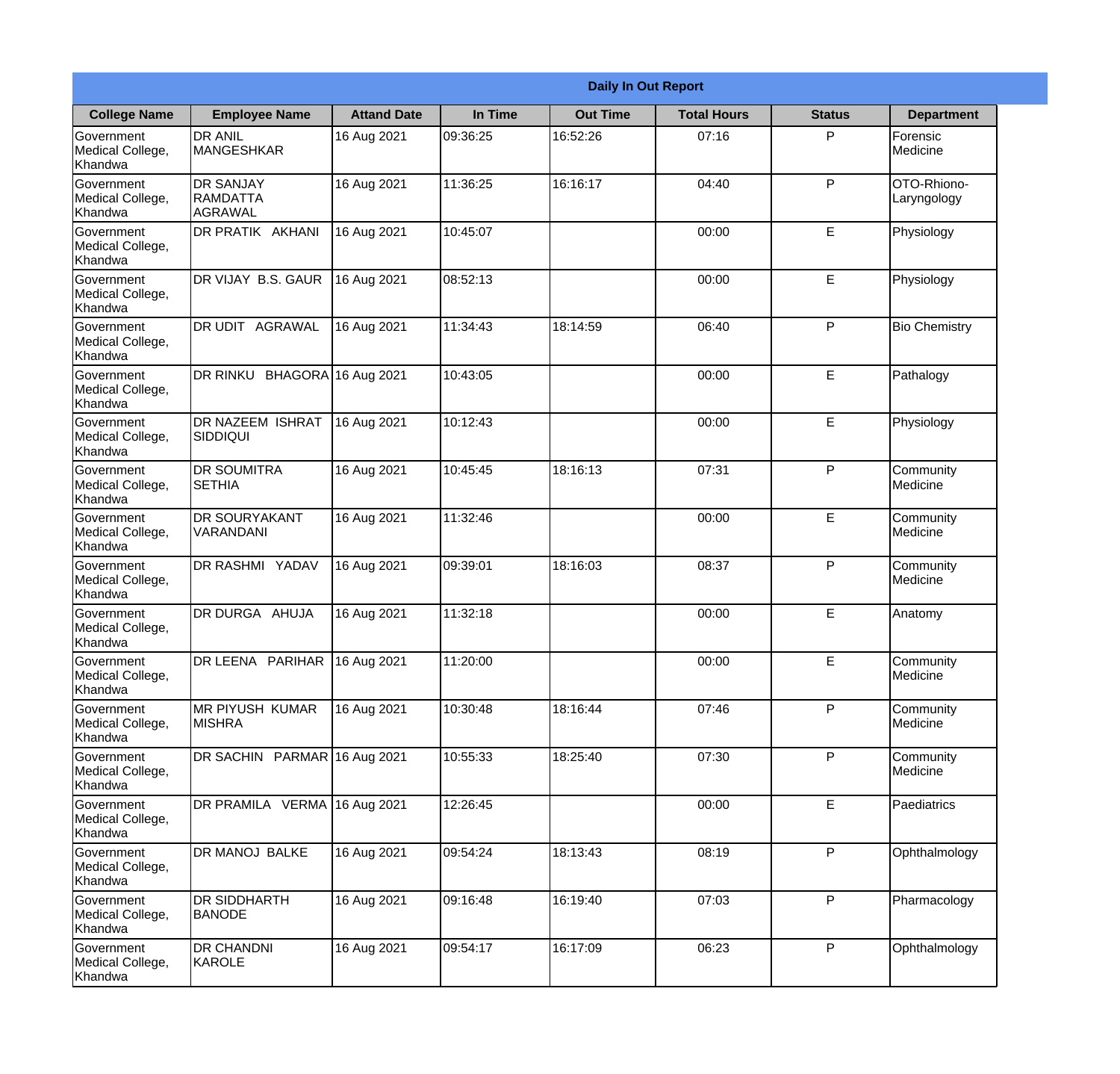| <b>Designation</b>                  | <b>Category</b> |
|-------------------------------------|-----------------|
| Assistant Professor   Para Clinical |                 |
| Professor                           | Clinical        |
| Assistant Professor Non Clinical    |                 |
| Associate Professor Non Clinical    |                 |
| Associate Professor Non Clinical    |                 |
| Assistant Professor   Para Clinical |                 |
| Professor                           | Non Clinical    |
| Assistant Professor   Para Clinical |                 |
| Demonstrator/Tutor   Para Clinical  |                 |
| Assistant Professor   Para Clinical |                 |
| Demonstrator/Tutor   Non Clinical   |                 |
| Assistant Professor   Para Clinical |                 |
| Statistician                        | Para Clinical   |
| Assistant Professor   Para Clinical |                 |
| Professor                           | Clinical        |
| Assistant Professor                 | Clinical        |
| Associate Professor Para Clinical   |                 |
| <b>Assistant Professor</b>          | <b>Clinical</b> |

## **Daily In Out Report**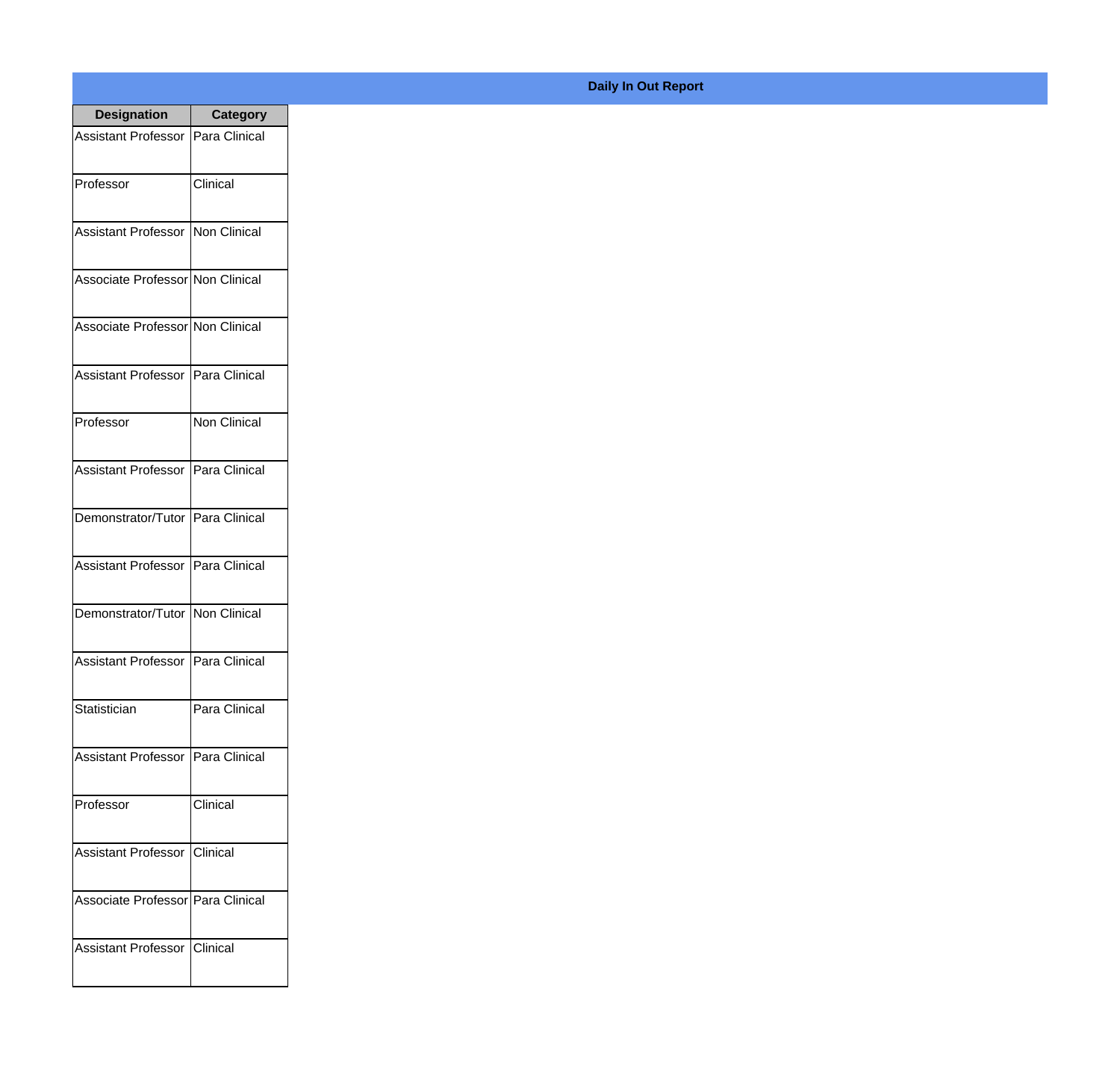|                                                  |                                                   |             |          |          | <b>Daily In Out Report</b> |   |                             |
|--------------------------------------------------|---------------------------------------------------|-------------|----------|----------|----------------------------|---|-----------------------------|
| Government<br>Medical College,<br>Khandwa        | <b>DR PRIYA KAPOOR</b><br>KAPOOR                  | 16 Aug 2021 | 10:37:56 |          | 00:00                      | E | Pathalogy                   |
| <b>Government</b><br>Medical College,<br>Khandwa | <b>DR NISHA</b><br><b>KAITHWAS</b>                | 16 Aug 2021 | 18:14:53 |          | 00:00                      | E | Psychiatry                  |
| Government<br>Medical College,<br>Khandwa        | <b>DR RAJU</b>                                    | 16 Aug 2021 | 07:44:05 | 19:22:10 | 11:38                      | P | Forensic<br>Medicine        |
| Government<br>Medical College,<br>Khandwa        | <b>DR SITARAM</b><br><b>SOLANKI</b>               | 16 Aug 2021 | 07:44:27 | 19:23:00 | 11:39                      | P | Forensic<br>Medicine        |
| <b>Government</b><br>Medical College,<br>Khandwa | <b>DR ARUN KUMAR</b><br>PARGI                     | 16 Aug 2021 | 12:31:35 |          | 00:00                      | E | <b>General Surgery</b>      |
| Government<br>Medical College,<br>Khandwa        | <b>DR ASHOK</b><br><b>BHAUSAHEB NAJAN</b>         | 16 Aug 2021 | 10:45:01 | 16:32:17 | 05:47                      | P | Forensic<br>Medicine        |
| <b>Government</b><br>Medical College,<br>Khandwa | <b>DR NITESHKUMAR</b><br>KISHORILAL<br>RATHORE    | 16 Aug 2021 | 09:54:04 |          | 00:00                      | E | Pharmacology                |
| Government<br>Medical College,<br>Khandwa        | <b>DR PRIYESH</b><br>MARSKOLE                     | 16 Aug 2021 | 11:30:14 | 18:15:53 | 06:45                      | P | Community<br>Medicine       |
| Government<br>Medical College,<br>Khandwa        | <b>DR SANGEETA</b><br><b>CHINCHOLE</b>            | 16 Aug 2021 | 10:46:45 |          | 00:00                      | E | Physiology                  |
| <b>Government</b><br>Medical College,<br>Khandwa | DR NISHA MANDLOI<br>PANWAR                        | 16 Aug 2021 | 09:47:38 | 16:39:55 | 06:52                      | P | Obstetrics &<br>Gynaecology |
| <b>Government</b><br>Medical College,<br>Khandwa | <b>DR SATISH</b><br><b>CHANDEL</b>                | 16 Aug 2021 | 11:58:56 |          | 00:00                      | E | Pharmacology                |
| Government<br>Medical College,<br>Khandwa        | <b>DR JITENDRA</b><br>AHIRWAR                     | 16 Aug 2021 | 10:32:46 | 18:14:22 | 07:42                      | P | Pathalogy                   |
| Government<br>Medical College,<br>Khandwa        | DR MUKTESHWARI<br><b>GUPTA</b>                    | 16 Aug 2021 | 11:40:02 |          | 00:00                      | E | Pharmacology                |
| Government<br>Medical College,<br>Khandwa        | DR YASHPAL RAY                                    | 16 Aug 2021 | 11:19:26 |          | 00:00                      | E | Anatomy                     |
| Government<br>Medical College,<br>Khandwa        | <b>DR VISHAL</b><br><b>KUMAR</b><br><b>THAKRE</b> | 16 Aug 2021 | 10:55:58 |          | 00:00                      | E | Physiology                  |
| Government<br>Medical College,<br>Khandwa        | RENU WAGHMARE                                     | 16 Aug 2021 | 09:55:54 |          | 00:00                      | E | Community<br>Medicine       |